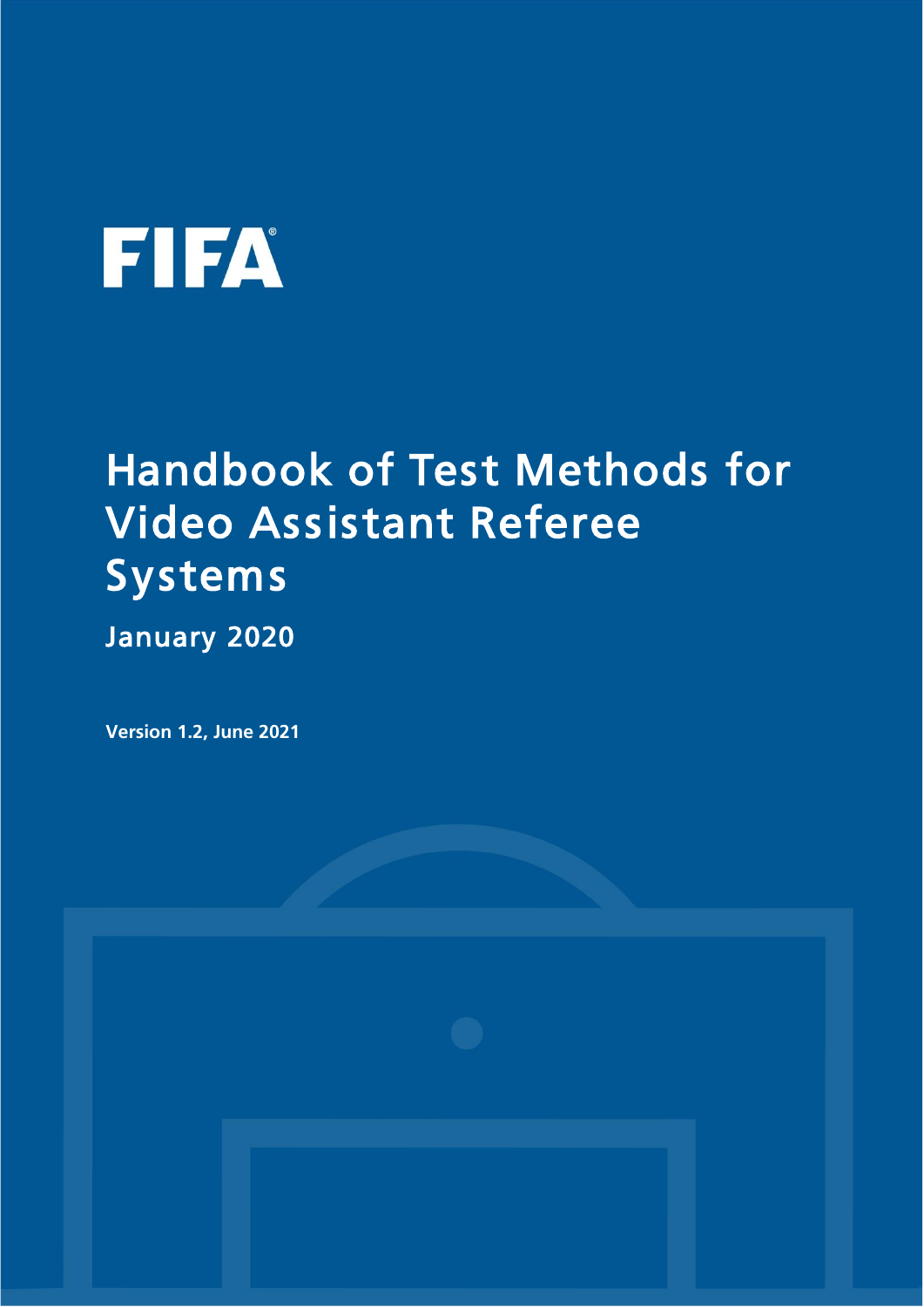#### **Contents**

| 2. |        |  |
|----|--------|--|
| 3. |        |  |
|    | 3.1.   |  |
|    | 3.1.1. |  |
|    | 3.1.2. |  |
|    | 313    |  |
|    | 3.2.   |  |
|    | 3.2.1. |  |
|    | 3.2.2. |  |
|    | 3.2.3. |  |
|    | 3.3.   |  |
|    | 3.3.1. |  |
|    | 3.3.2. |  |
|    | 3.3.3. |  |
|    |        |  |
|    | 3.4.1. |  |
|    | 3.4.2. |  |
|    | 3.4.3. |  |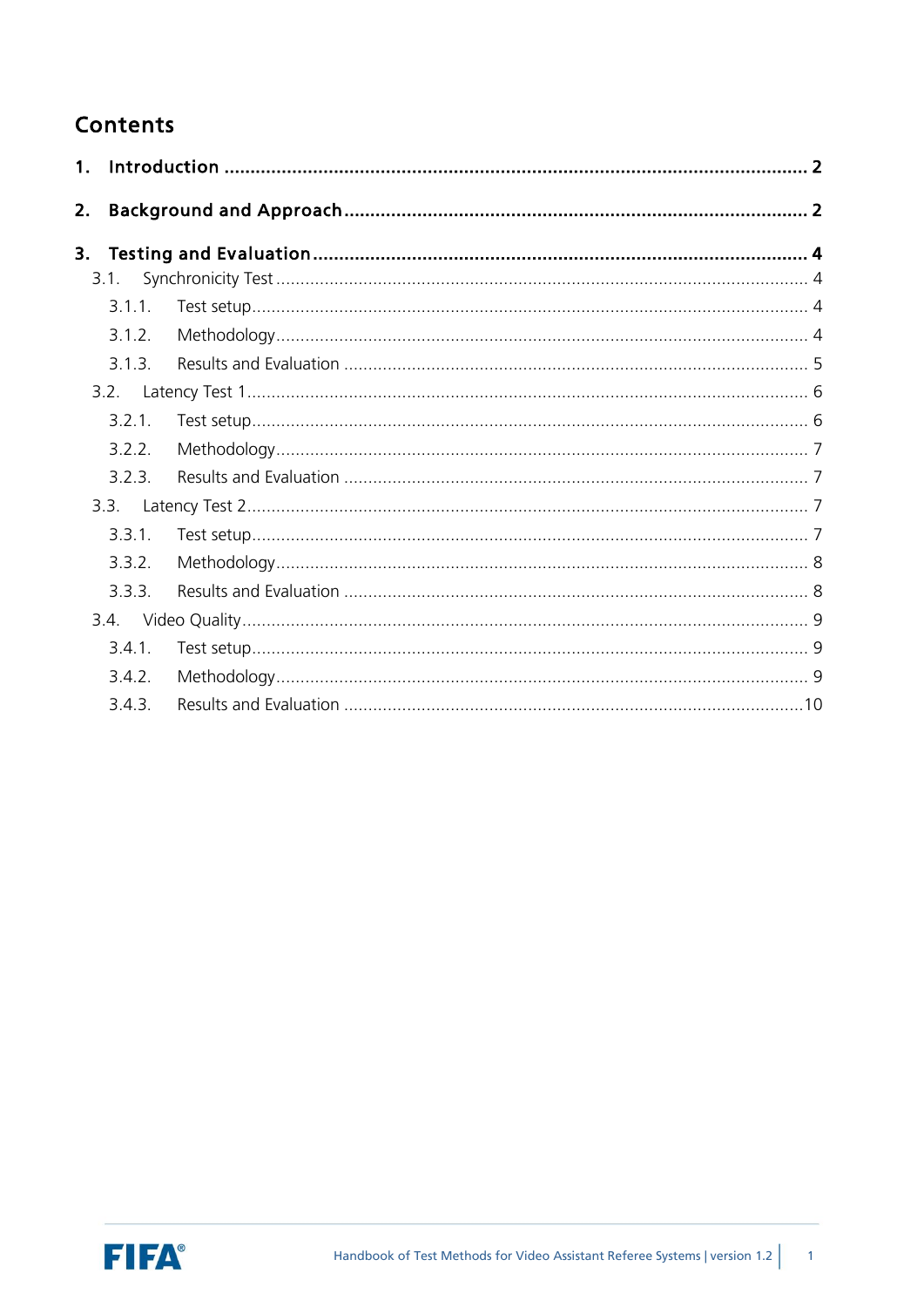## <span id="page-2-0"></span>1. Introduction

Video Assistant Referees (VAR) was approved by The IFAB to be used, in accordance with the Laws of the Game, to support referees in case of a clear and obvious error. Video Assistant Referees (VAR) who have access to all broadcast feeds may assist the referee team in the following cases:

- Goals
- **Penalties**
- Red card offenses
- Mistaken identity

When it comes to implementing a VAR system three key components must be considered: the system set-up, the basic performance requirements of the VAR system, and the training of VAR operators. The FIFA Quality Programme has developed a testing and certification scheme which focusses specifically on the basic performance requirements of a VAR system. This manual is solely designed to provide technical information on the underlying VAR technology and should be understood as one part of the comprehensive IAAP processes.

## <span id="page-2-1"></span>2. Background and Approach

In order to establish technical guidelines for Video Assistant Refereeing (VAR) systems that wish to be approved for use a research project was undertaken by RISE Research Institutes of Sweden AB on behalf of FIFA. The project aimed to identify key areas of technical importance for VAR systems, establishing objective test methods to quantify these factors and set limits that ensure a tested and approved system is fit for use.

Initial discussions identified various challenges linked to coding, decoding, synchronizing, re-formatting broadcast feeds and the processing of images. Three measurement points (MP) were defined, see [Figure](#page-3-0)  *[1](#page-3-0)*. MP 0 is where the camera signals leave the Outside Broadcast (OB)-van or broadcast provider and enter the Video Operating Room (VOR), MP 1 is located after the video server in the VOR (i.e. the VAR system) and MP 2 is where the video is sent back to the OB-van or the broadcast provider.

Various challenges were identified along this workflow:

- Measurement of time synchronicity of broadcast images between different cameras (immensely important for offside decisions) at MP1
- Conversion and integration of different formats (1080, ultra-motion cameras, varying frequencies & formats) and image sources into a single system and the quality of the resulting output at MP1
- Measurement of absolute latency of processed images vs. "live" feed at MP1
- Measurement of the output video quality from a VAR system back to the broadcaster for transmission on air at MP2

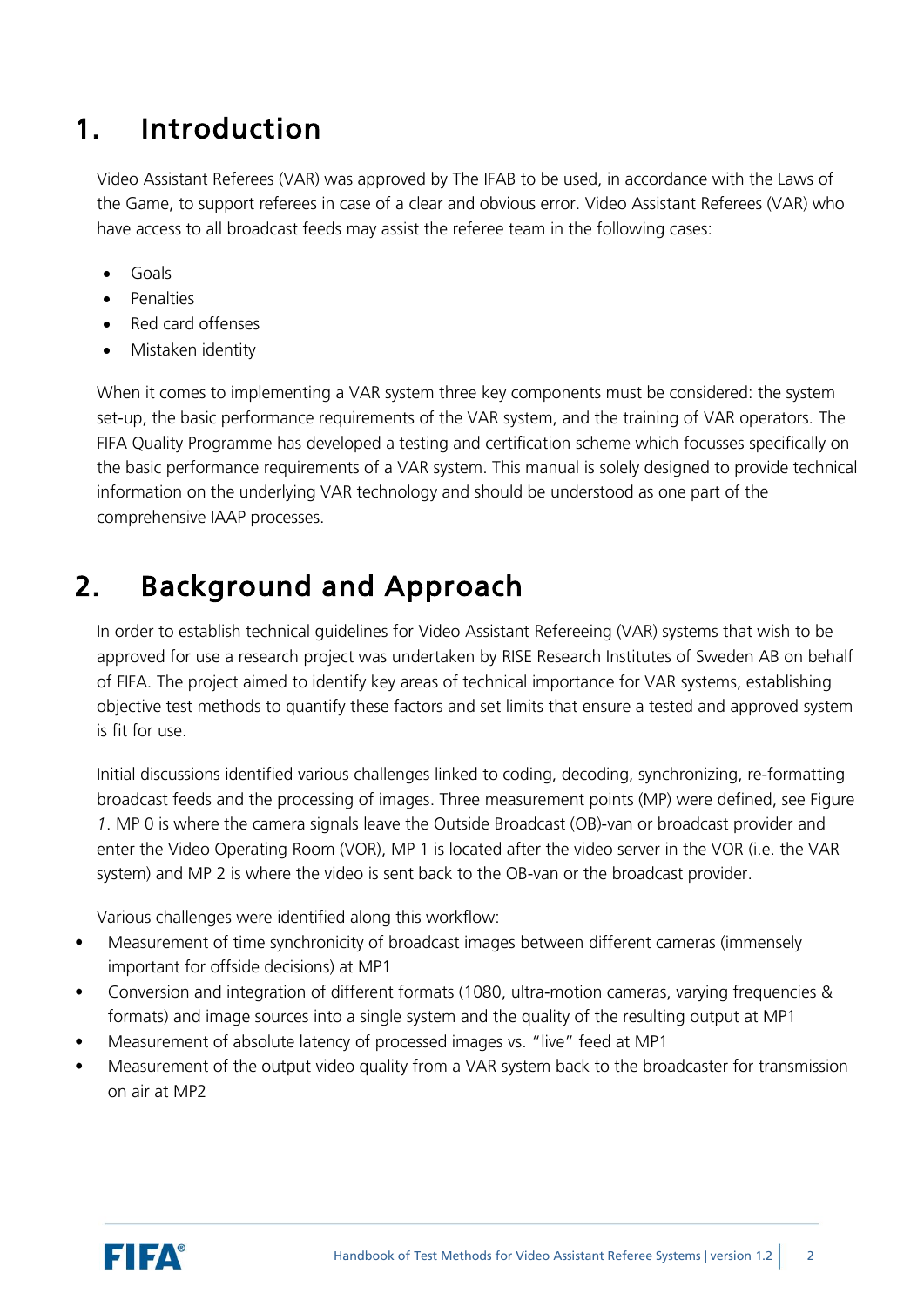

<span id="page-3-0"></span>*Figure* 1*: Schematic overview of the VAR setup. Three measurement points (MP) are indicated MP0, MP1 and MP2, for the evaluation of latency, synchronization and video quality.*

As a result, the basic performance requirements are based on the following:

- Synchronicity of video feeds
- Latency of VAR system video feeds vs. broadcasting video feeds
- Objective video quality assessment of the output of VAR-systems

Therefore, the test methods described in this handbook include:

- Measurement of synchronicity of feeds by analysis of the content in the video feeds
- Measurement of latency of feeds by using optical detectors on monitors
- Measurement of video-quality of VAR system feeds using sample video of known and pristine quality, with varying content.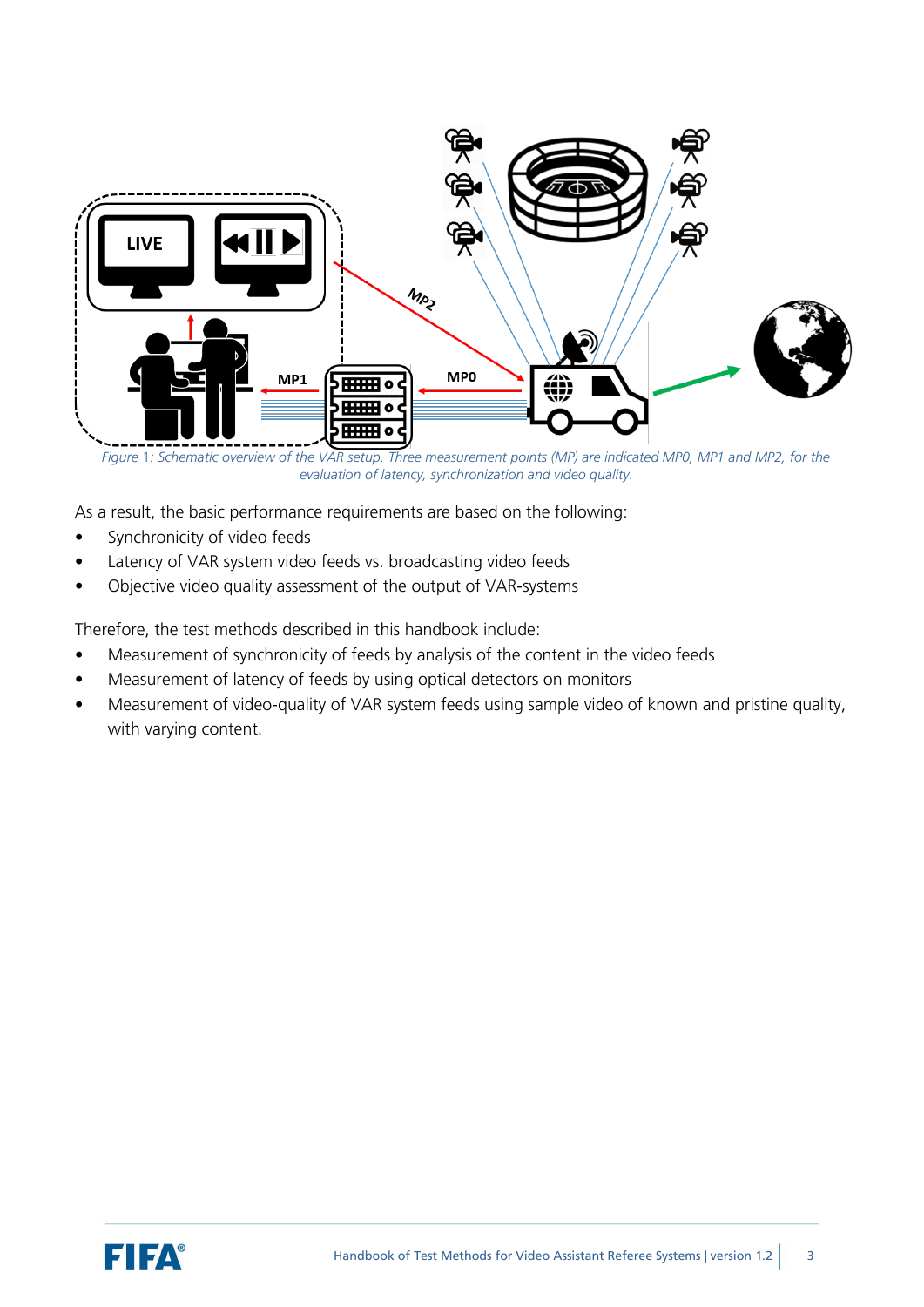## <span id="page-4-0"></span>3. Testing and Evaluation

## <span id="page-4-1"></span>3.1. Synchronicity Test

VAR providers must be able to ensure that the cameras feeds they are displaying to the VAR are in synch. This is particularly important when checking offside situations as it is essential that the feed which captures the ball being played and the feed where the offside analysis is conducted is from the same moment in time. This test uses a stroboscope with repetitive flashes and a technical set up to identify in which frame the flash is visible in each camera and therefore identify any synchronicity issues.



#### <span id="page-4-2"></span>**3.1.1. Test setup**

*Figure 2: Synchronicity test at MP0 and MP1.*

The following equipment shall be used for assessment of synchronicity between video feeds:

- 4 HD/3G SDI cameras capable of filming in both 1080i and 1080p
- An OB van that generates a quad split
- An SDI-signal representing the MP0 interface
- VAR monitor with quad split playback
- An SDI-signal representing the MP1 interface
- An HD/3G SDI to analogue video converter
- An analogue frame synch extractor
- Two sets of HD/3G SDI grabbing equipment
- Two lap-tops for recording the SDI-signals
- A stroboscope
	- o The stroboscope needs to be adjustable in intensity and in delay between the trig signal to the stroboscope and the flash.

#### <span id="page-4-3"></span>**3.1.2. Methodology**

The test set-up (Fig. 2) is made up of the stroboscope which is pitch side and 4 HD/3G SDI cameras which have a clear line of sight to the stroboscope. A flash rate of 1/64 of the frame rate is selected, and flash intensity is adjusted for a suitable flash strength in all video feeds. Once in place the flash

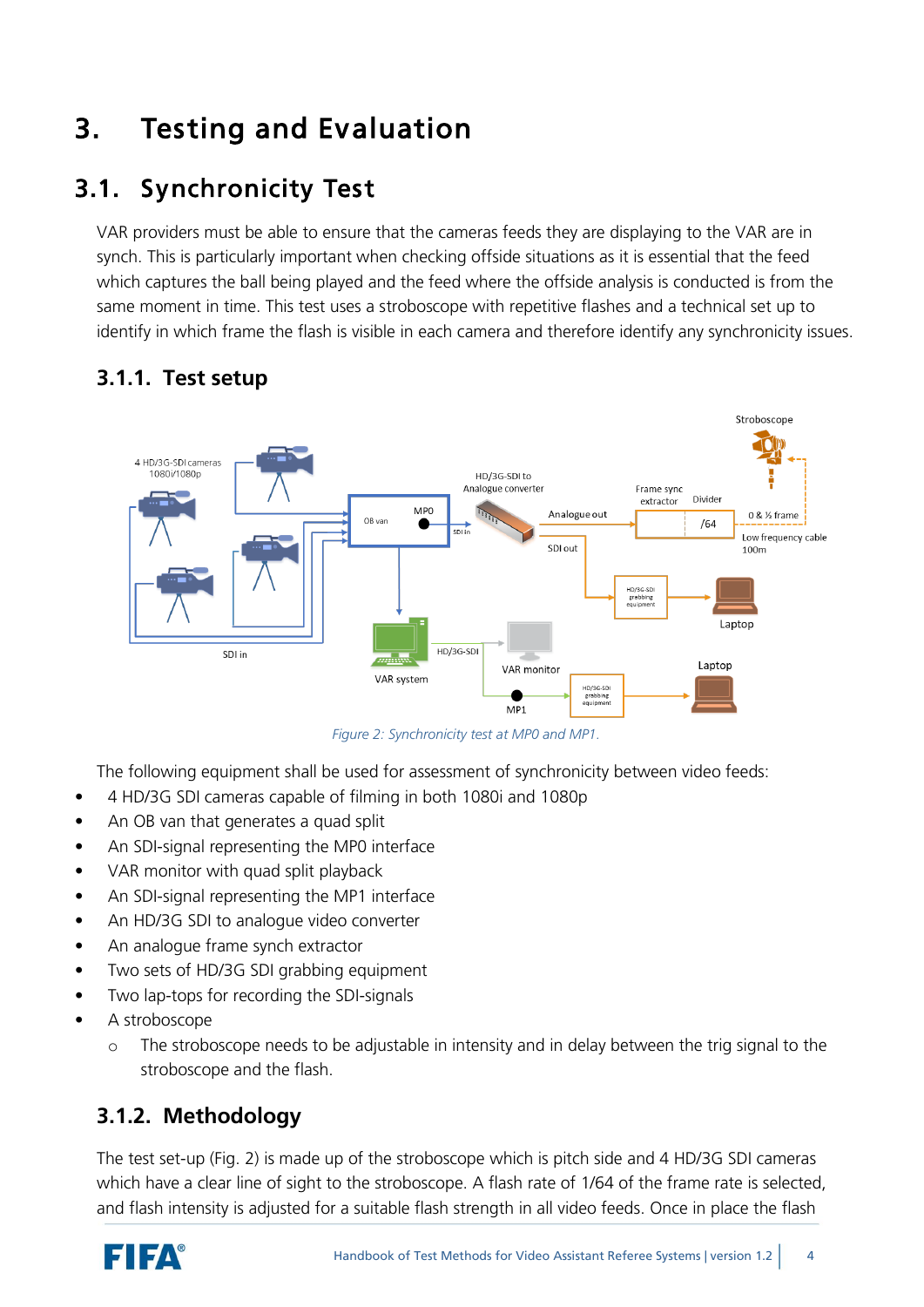intensity and delay are adjusted for a suitable flash strength in all video feeds. A 5-minute long video of the VAR quad-split feed is recorded with the video sampling equipment. The 5 minutes recording is split into 2 different sections, the first section (2.5 minutes) has a flash delay with no delay and the second section (2.5 minutes) has a delay of a half frame. The section which has the best data will be used. The video analysis algorithm reads the captured files and describes in which field/frame the flashes occurs for the four video feeds in the VAR quad-split recording.

#### <span id="page-5-0"></span>**3.1.3. Results and Evaluation**

The synchronicity is evaluated by identifying a reference camera for each flash and measuring the difference in frames between the reference camera flash and the same flash in the other cameras. The reference camera is the camera in which the flash occurs first, with the lowest frame number. The individual *synchronicity values* for each flash are calculated by taking the difference in frames between each camera and the reference camera. In order to pass the test no individual synchronicity value may be great than 3.

An example table is included below which illustrates the reference camera for the specific flash, the fields/frames in which the flash occurs in each camera, and the difference in frames between the reference camera and the other cameras.

|                                                          | Camera 1             | Camera 2             | Camera 3             | Camera 4             | Pass / Fail          |
|----------------------------------------------------------|----------------------|----------------------|----------------------|----------------------|----------------------|
| Flash 1<br>Field/Frame                                   | 37<br>(reference)    | 38                   | 39                   | 40                   | Pass                 |
| Flash 1<br>Difference in frames<br>compared to reference | $\mathbf 0$          | 1                    | $\overline{2}$       | 3                    | Pass                 |
| $\ldots$                                                 | $\sim$ $\sim$ $\sim$ | $\sim$ $\sim$ $\sim$ | $\sim$ $\sim$ $\sim$ | $\sim$ $\sim$ $\sim$ | $\sim$ $\sim$ $\sim$ |
| Flash N<br>Field/Frame                                   | 38                   | 37<br>(reference)    | 38                   | 41                   | Fail                 |
| Flash N<br>Difference in frames<br>compared to reference | 1                    | $\Omega$             | 1                    | $\overline{4}$       | Fail                 |

*Table 1: Example table for synchronicity analysis*

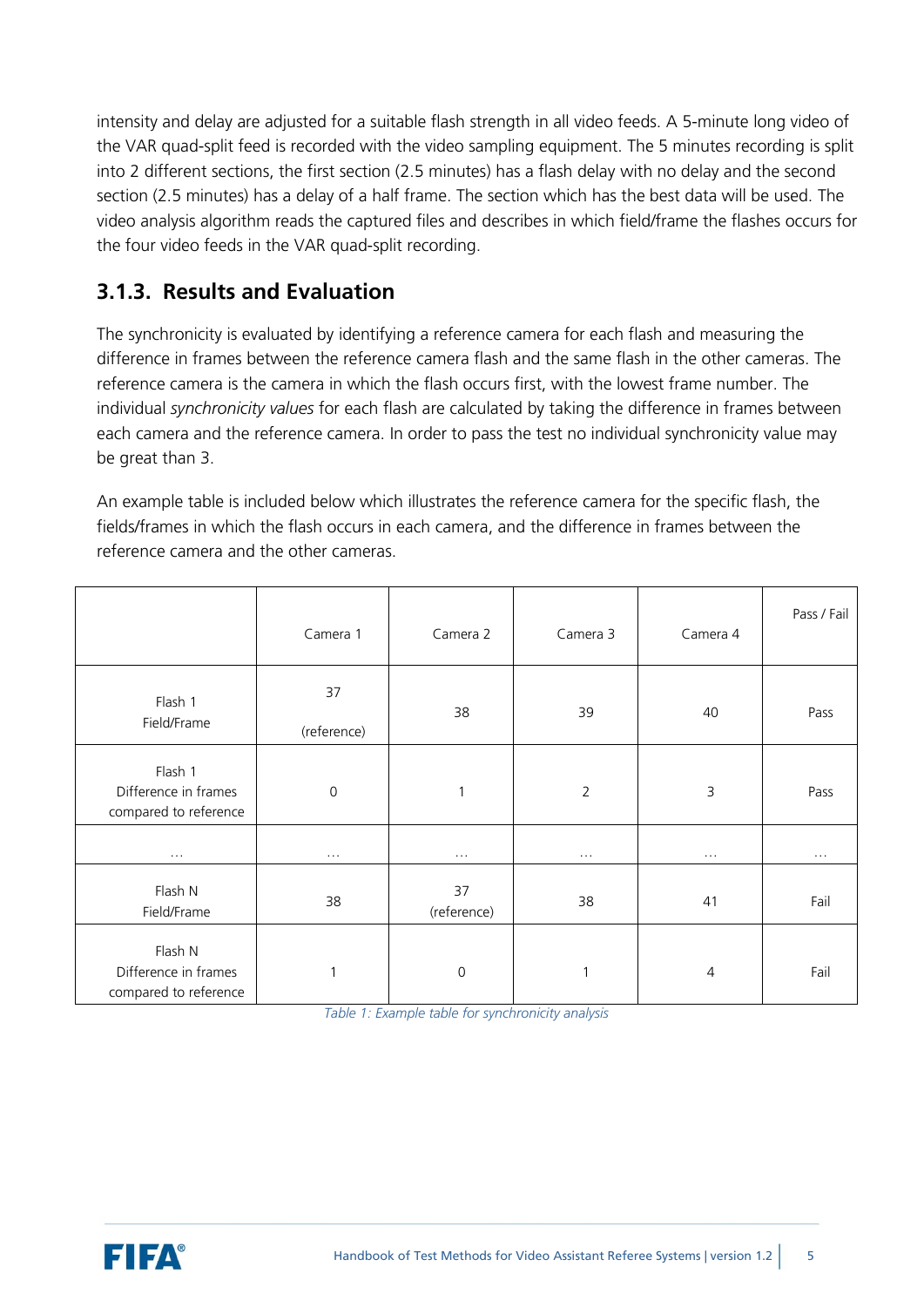## <span id="page-6-0"></span>3.2. Latency Test 1

As outlined in the Implementation Assistance and Approval Programme (IAAP) technical requirements the VAR provider must apply a 3 second delay to the broadcast feeds on the VAR monitor. This test is to ensure that the delay caused by the VAR system (ingesting, recording and displaying the feed) is taken into account when adding the 3 seconds to the broadcast feeds.

#### <span id="page-6-1"></span>**3.2.1. Test setup**



*Figure 3: Latency test between the stroboscope flash in a broadcast feed and the VAR monitor.*

The following equipment shall be used for assessment of latency between trig signal and monitor response:

- 4 HD/3G SDI cameras capable of filming in both 1080i and 1080p
- VAR monitor with quad split playback
- Two HD/3G SDI monitors
- An HD/3G SDI to analogue video converter
- An analogue frame synch extractor
- A stroboscope
	- o The stroboscope needs to be adjustable in intensity and in delay between the trig signal to the stroboscope and the flash.
- Two ThorLabs 'PDA36A2 Si Switchable Gain detector' (optical detectors)
- A digital counter capable of measuring the time interval between two inputs

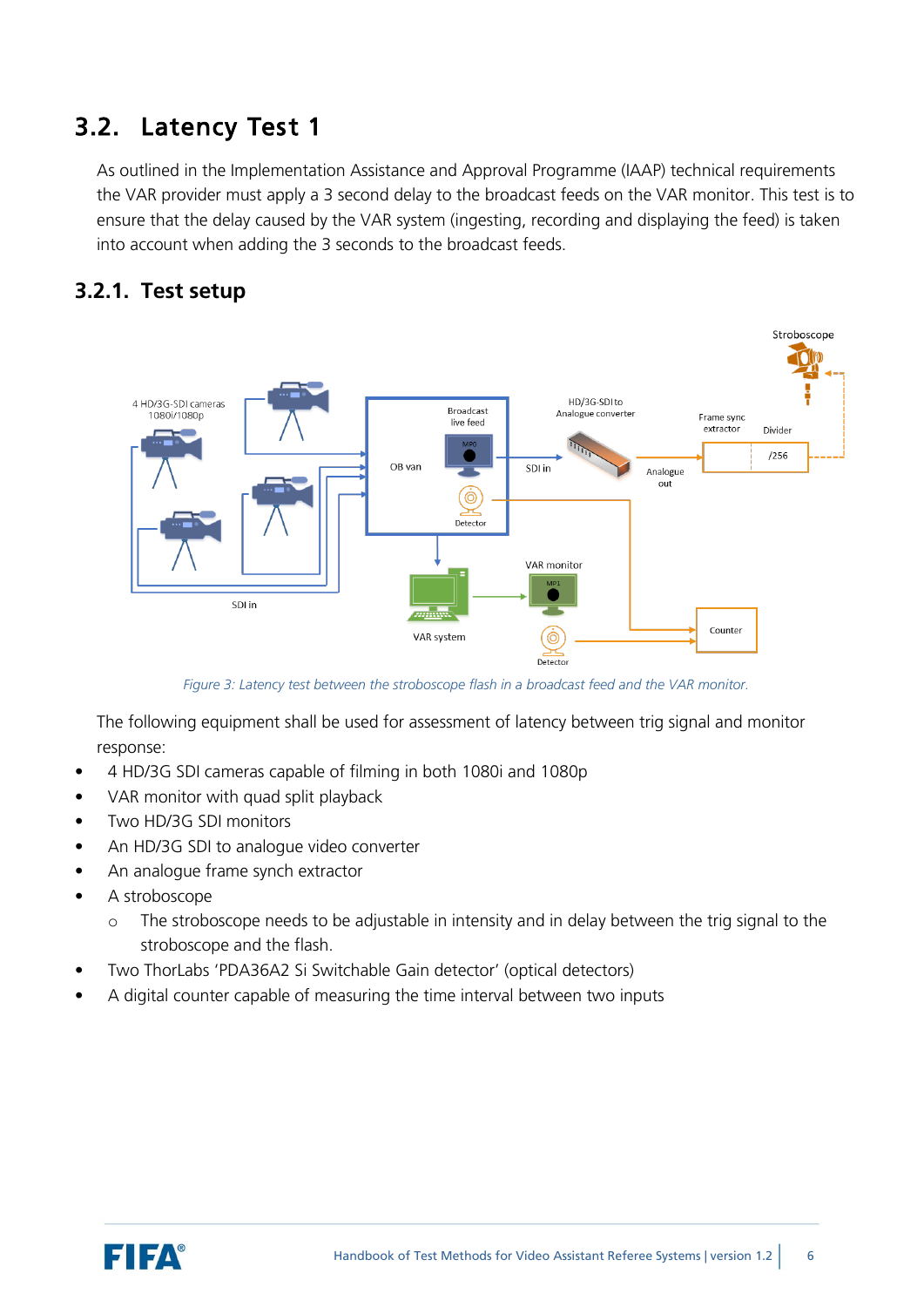#### <span id="page-7-0"></span>**3.2.2. Methodology**

The test set-up in Fig. 3 is made up of the stroboscope (pitch side) and 4 HD/3G SDI cameras which have a clear line of sight to the stroboscope. A flash rate of 1/256 of the frame rate is set on a stroboscope and flash intensity is adjusted for a suitable flash strength in all video feeds. One optical detector is attached to the VAR monitor and the second optical detector is attached to the broadcast feed, both optical detectors are then attached to the counter and the time interval between when the flash appears on the broadcast feed and when it appears on the VAR output is measured for a period of 8 minutes equivalent to 50 flashes.

#### <span id="page-7-1"></span>**3.2.3. Results and Evaluation**

The analysis includes using the counter to measure the time interval between the flash in the live broadcast feed and the corresponding flash in the VAR output feed. The value with the highest deviation from the intended 3 second delay during the 8 minutes recording will be considered as the measurement value. This value must be greater than 2.75s and less than 3.25s.

## <span id="page-7-2"></span>3.3. Latency Test 2

In the Video Operation Room (VOR) the VARs have a live feed in addition to their VAR quad split feed. This is so that the live action can be watched and if an event occurs the VAR can change their focus to the VAR quad split feed and see the same event again without needing to rewind the footage. In addition, the VAR protocol defines that whilst the VAR is checking the VAR quad split feed for an event the Assistant Video Assistant Referee (AVAR) should be keeping a close eye on the live feed to see if there are any additional events that need to be checked. For this reason, it is important that there is minimal delay between an event on the live broadcast feed and the live feed in the VOR.



#### <span id="page-7-3"></span>**3.3.1. Test setup**

*Figure 4: Latency test between stroboscope flashes and the VAR live feed.*

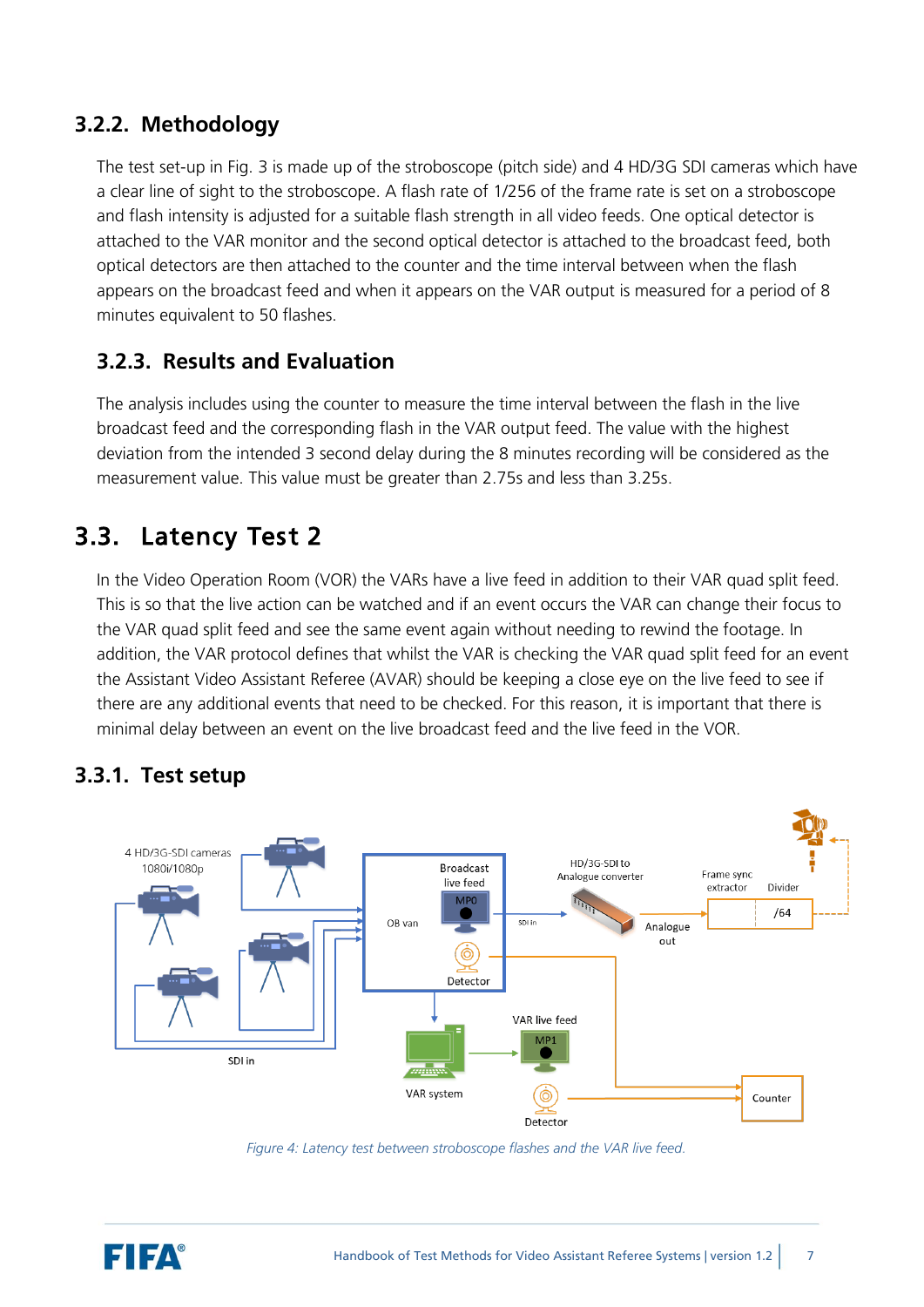The following equipment shall be used for assessment of latency between two monitors:

- 4 HD/3G SDI cameras
- VAR monitor with quad split playback.
- Two HD/3G SDI monitors
- An HD/3G SDI to analogue video converter
- An analogue frame synch extractor
- A stroboscope
	- o The stroboscope needs to be adjustable in intensity and in delay between the trig signal to the stroboscope and the flash.
- Two ThorLabs 'PDA36A2 Si Switchable Gain detector' (optical detectors)
- A digital counter capable of measuring the time interval between two inputs

#### <span id="page-8-0"></span>**3.3.2. Methodology**

The test set-up in Fig. 4 is made up of the stroboscope (pitch side) and 4 HD/3G SDI cameras which have a clear line of sight to the stroboscope. A flash rate of 1/64 of the frame rate is selected, and flash intensity is adjusted for a suitable flash strength in all video feeds. The flash intensity and delay are adjusted for suitable flash strength in all video feeds. One optical detector is attached to the VAR live monitor and the second optical detector is attached to the live broadcast feed, both optical detectors are then attached to the counter and the time interval between when the flash appears on the live broadcast feed and when it appears on the live VAR output is measured for a period of 2 minutes.

#### <span id="page-8-1"></span>**3.3.3. Results and Evaluation**

The results are analysed and the maximum value read during the 2 minutes test period shall be considered as the measurement value. This value represents the maximum delay of the live feed by the VAR system and this value must be less than 0.5s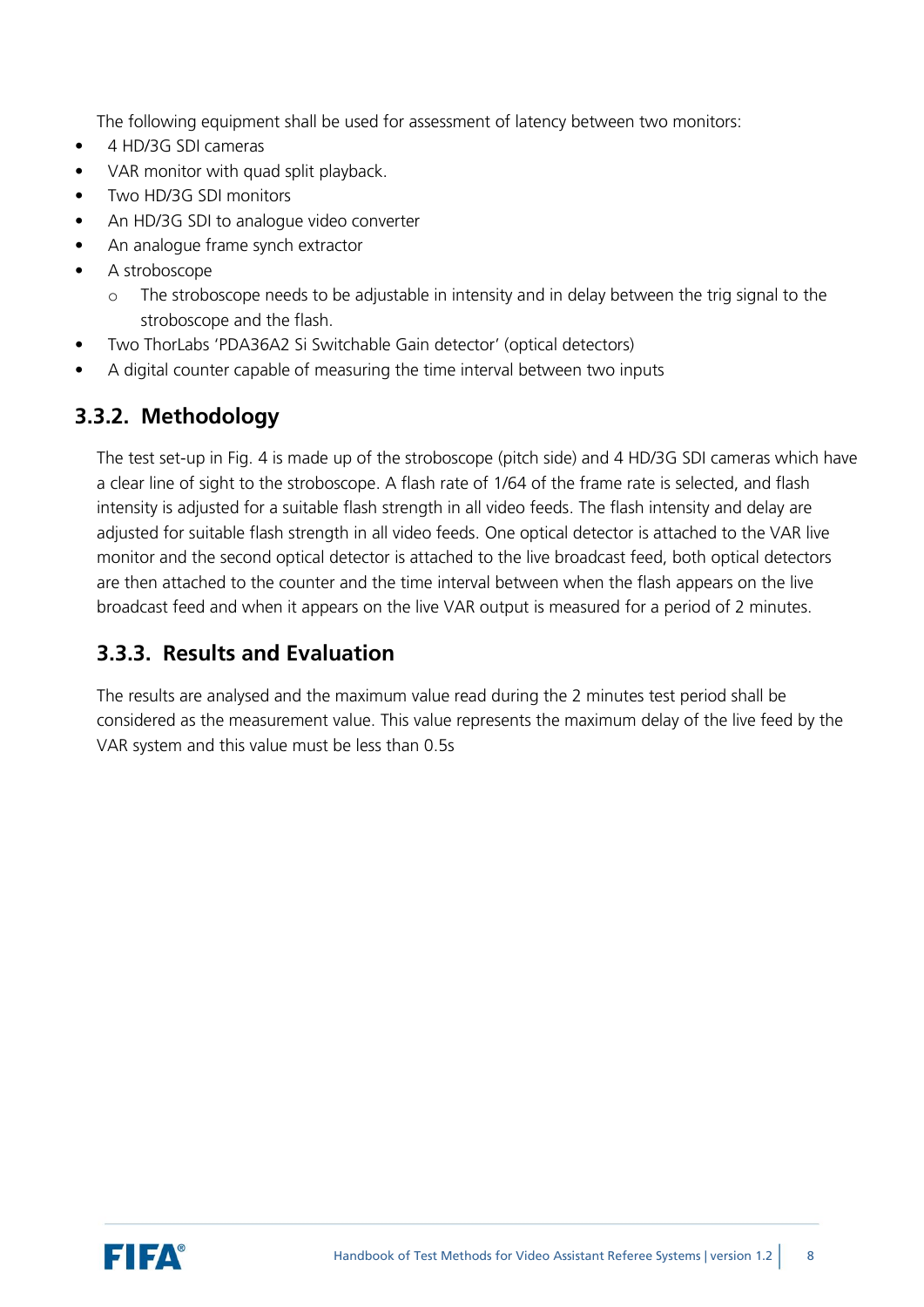## <span id="page-9-0"></span>3.4. Video Quality

The final test of the testing procedure ensures that the quality of the footage provided to the VAR is of a suitable quality. This ensures that the VAR has the necessary tools to assist the on-field referee.

#### <span id="page-9-1"></span>**3.4.1. Test setup**



*Figure 2: (left) Set-up for ingesting test video into a VAR system. (right) Set-up for recording test video from a VAR system.*

The following equipment shall be used for assessment video quality

- A laptop with similar or higher specifications to the ASUS GX501 (with Intel i7-7700HQ@2,8GHz, 16 GB RAM), with Thunderbolt 3 connection.
- Software compatible with HD/3G SDI generator and sampling equipment for ingesting (video player) and recording (video recorder) uncompressed video
- HD/3G SDI generator and sampling equipment
- This test should work on the first attempt

#### <span id="page-9-2"></span>**3.4.2. Methodology**

The video quality testing is based on ingesting a known uncompressed video into the VAR system via SDI and then replay this video from the VAR system and recording it when it is sent back via SDI or HDMI, see Fig. 5. The videos of known quality are available in both 1080i50 and 1080p50 and should both be tested. The test will not cover all manipulations that may occur when examining a VAR situation e.g. zoom. It will compare the video quality degradation inflicted by the VAR system on video that has been processed by the VAR system to be stored and played back, but have not changed in size, format, scaling or resolution. Input of 1080i50 on SDI with deinterlaced output on HDMI will be compared though.

- Ingesting
	- o Connect HD/3G SDI generator's SDI output to SDI-input from VAR-system
	- o Send test video to the VAR-system using the video player.
- Playback and recording
	- o Connect HD/3G SDI sampling equipment's SDI/HMDI input to the SDI/HDMI-output from VAR-system
	- o Play test video in VAR-system
	- o Record the output with video recorder.
- The output video is then assessed using the Video Multi-method Assessment Fusion (VMAF) a perceptual video quality assessment algorithm developed by Netflix.